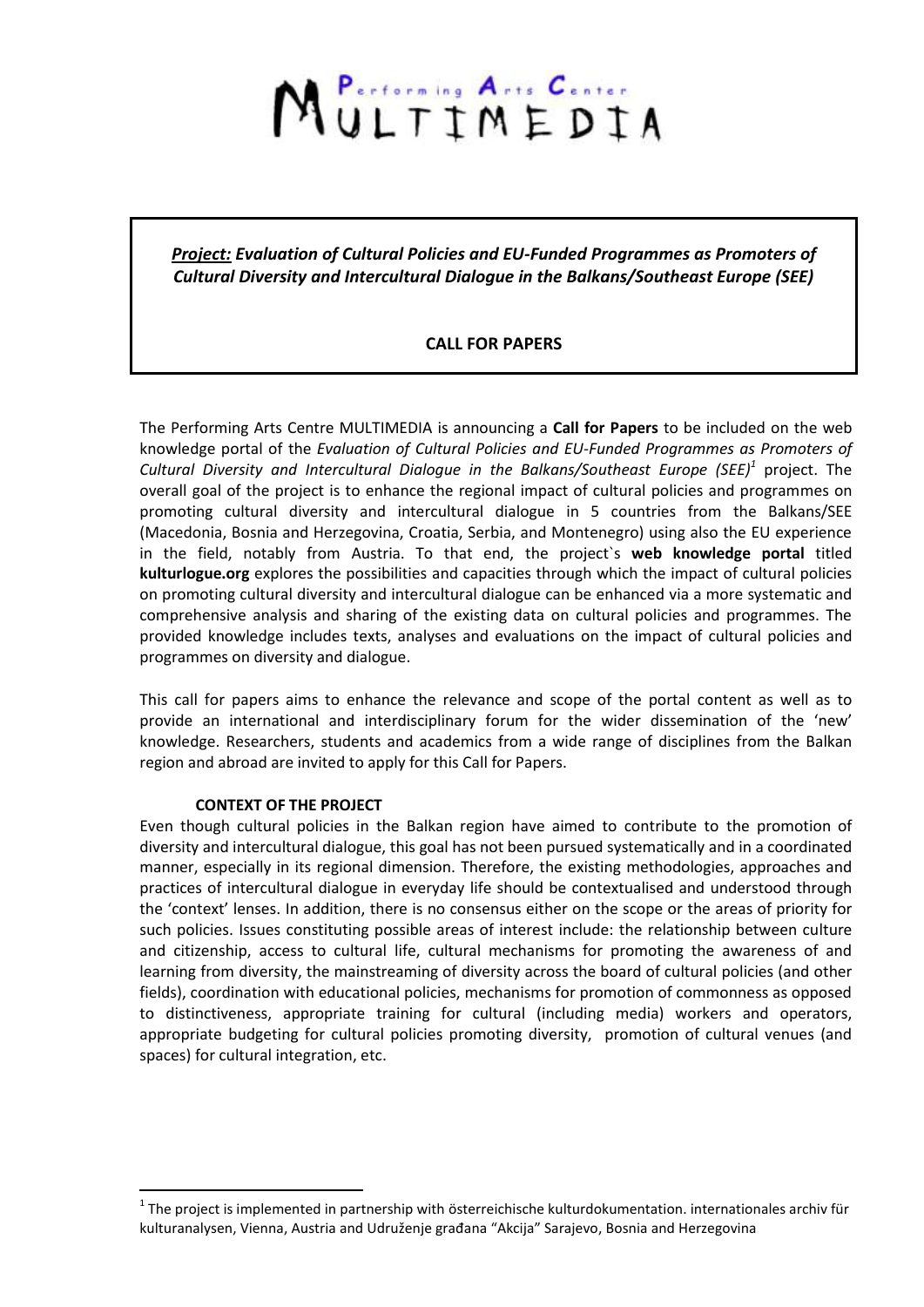### **RELEVANT SUBJECTS FOR PAPERS**

In this regard, the overall theme of this call is the *evaluation of the regional impact of cultural policies and programmes on promoting cultural diversity and intercultural dialogue*. A variety of themes fall within this subject area including, but no limited to the following:

- Policy and legal aspects within the promotion of intercultural dialogue in the Balkan region
- Cultural diversity, minorities and intercultural dialogue seen bythe authorities… (nationalperspectives compared)
- Cultural diplomacy vs. networking ‐ why cultural cooperation in the SEE is only a'private' or a civil society initiative?
- EU-supported projects ‐ elitism and decentralisation (centre and peripheries)
- Socio-cultural stratification and disintegration the role of ICD<sup>2</sup> projects in social inclusionand integration processes
- Memory and dialogue. Trauma, victimisation and martyrs ‐ different memories anddifferent emotions (how societies remember): the role of ICD projects in transcendingmemory barriers (empathy or understanding...)
- EU integration policies and culture: mismatching between saying and reality.

Papers will be considered on related themes and topics from a wide range of perspectives. The interdisciplinary approach is especially welcome, since all these topics stretch across several disciplines: cultural studies, history, political science, sociology, anthropology, psychology, ethnology, economy, etc. Interpretations of the conference theme ranging from the predictable to the surprising are encouraged.

### **INSTRUCTIONS FOR SUBMISSIONS**

### **Deadline for paper submissions: 15th of April, 2014**

**Paper should be sent only in English**. The acceptable referencing style format is attached to this document.

### **Full papers should consist of:**

- (1) Paper title
- (2) Name, affiliated institution, address and contact of the author/s
- (3) Key words (up to 5)
- (4) Abstract (up to 350 words)
- (5) Full text (8.000-10.000 words)
- (6) References

Papers in PDF or Word format should be sent to[: papers@multimedia.org.mk.](mailto:papers@multimedia.org.mk)

We acknowledge the receipt of all submitted paper proposals and reply within a few days. If you do not receive a reply from us in a week, you should assume that we did not receive your proposal; it might be lost in cyberspace! We suggest then that you resend your abstract and resubmit your registration form, and, if possible, suggest an alternative e-mail address.

Received papers by the deadline enter a process ofreview and approval from the steering committee of the project in order to be published.Selected papers will be published on the web knowledge portal in the *Evaluation Report* sectionand would serve as a resource material for future research on the subject.

#### **IMPORTANT!**

*Selected papers will be awarded 100 EUR (per paper, not per author!). PAC MULTIMEDIA is not able to provide proofreading services.* 

1